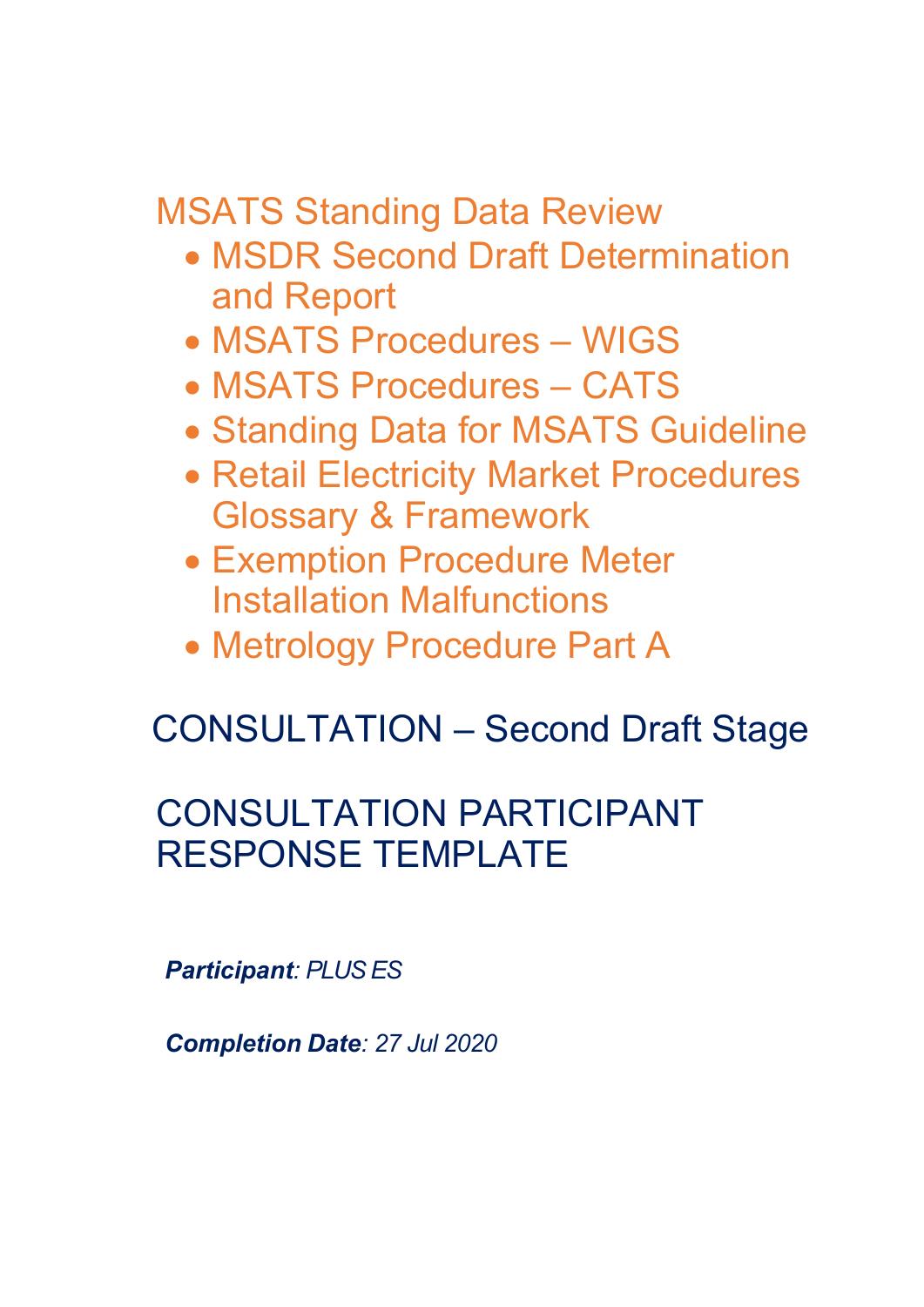# Table of Contents

| 3. |                                                                                       |  |
|----|---------------------------------------------------------------------------------------|--|
|    |                                                                                       |  |
|    |                                                                                       |  |
|    |                                                                                       |  |
|    | 7. Proposed Changes in Exemption Procedure Meter Installation Malfunctions 13         |  |
| 8. | Proposed Changes in Retail Electricity Market Procedures - Glossary and Framework  14 |  |
|    |                                                                                       |  |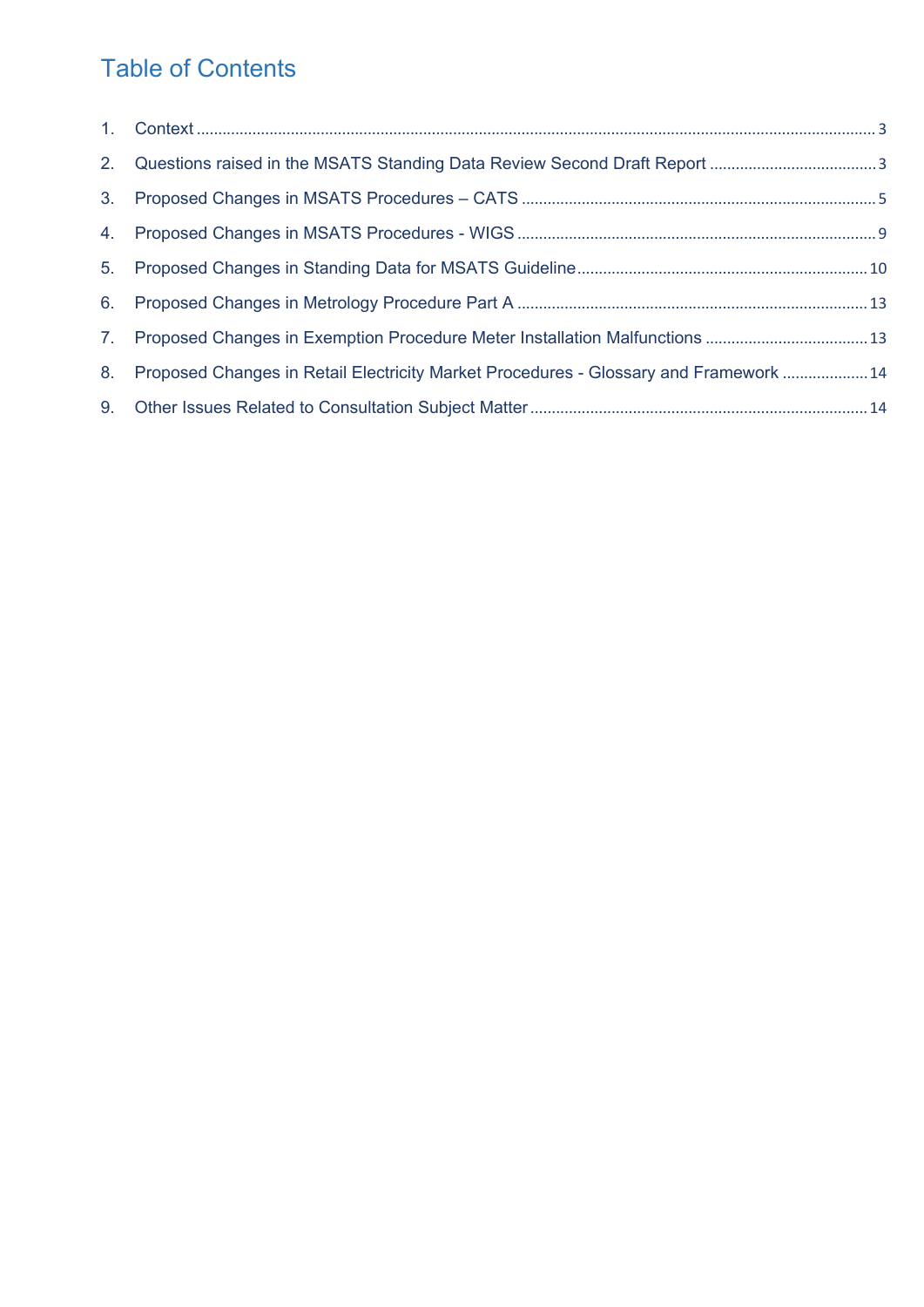# **1. Context**

This template is to assist stakeholders in giving feedback to the questions raised in the Second Draft Report about the proposed changes to the MSATS Standing Data, and to the second draft changes highlighted in **YELLOW** in the change marked versions of the different procedures and guidelines released in the second draft stage of consultation.

### **2. Questions raised in the MSATS Standing Data Review Second Draft Report**

#### **2.1Material Issues**

<span id="page-2-0"></span>

| <b>Information</b><br><b>Category</b>                         | <b>Questio</b><br>n No. | <b>Question</b>                                                                                                                                                                                                                                                                                                                                                                                                                                                                                                  | <b>Participant Comments</b>                                                                                                                                                                                                                                                                                                                                                                                                                                                                                                                                    |
|---------------------------------------------------------------|-------------------------|------------------------------------------------------------------------------------------------------------------------------------------------------------------------------------------------------------------------------------------------------------------------------------------------------------------------------------------------------------------------------------------------------------------------------------------------------------------------------------------------------------------|----------------------------------------------------------------------------------------------------------------------------------------------------------------------------------------------------------------------------------------------------------------------------------------------------------------------------------------------------------------------------------------------------------------------------------------------------------------------------------------------------------------------------------------------------------------|
| Metering<br>Installation<br><b>Transformer</b><br>Information | 1.                      | The proposed CT/VT fields values and validations, as listed<br>above, are provided as examples to stimulate feedback from<br>participants. AEMO notes some feedback that options are<br>missing for CT Types, to allow for HV CTs and LV Special<br>CTs. What is the list of values and validations that you need or<br>want for the enumerated list for the various CT/VT fields? (In<br>the absence of any such feedback, the list proposed by AEMO<br>would provide the initial values for the CT/VT fields)? | PLUS ES seeks clarification on what the<br>continuum process would be once these<br>enumerations are implemented.<br>How would the introduction of new<br>enumerations be included in the existing list and<br>how validations would be applied until the new<br>fields were introduced?<br>The more complex the scenarios and<br>combinations - which belong in MC/MPB asset<br>management systems - the greater the<br>potential to cause data validation issues.<br>For the above reasons and the mitigation of<br>potential complexity, PLUS ES recommends |

<span id="page-2-1"></span>Second Draft Stage Consultation –

PLUS ES Response Pack Page 3 of 18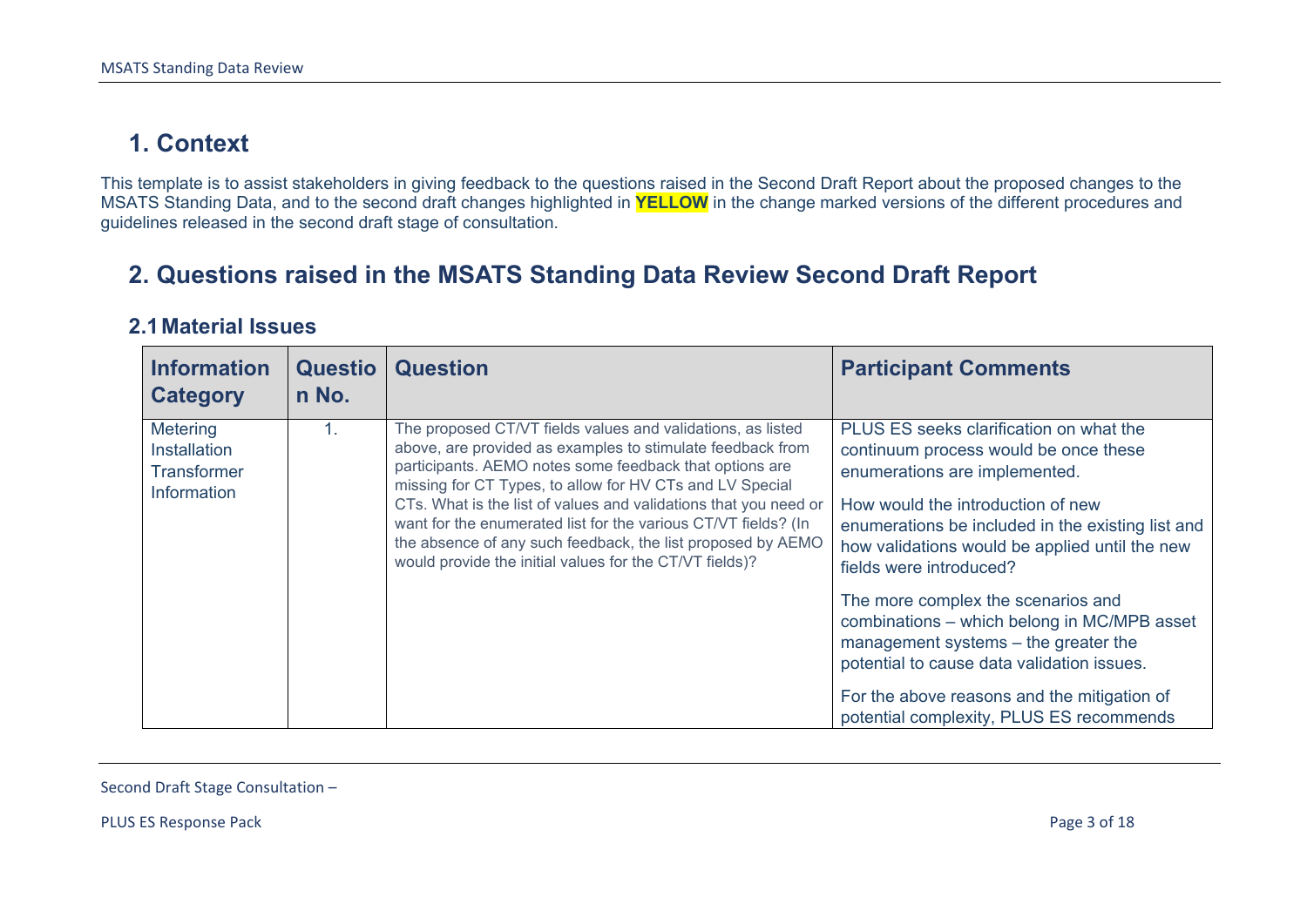| <b>Information</b><br><b>Category</b> | n No. | <b>Questio   Question</b> | <b>Participant Comments</b>                                                                                                                                                                                                                                           |
|---------------------------------------|-------|---------------------------|-----------------------------------------------------------------------------------------------------------------------------------------------------------------------------------------------------------------------------------------------------------------------|
|                                       |       |                           | that an 80-20 or 90-10 rule is applied and then<br>a field is allowed for the 'exception' cases.<br>Participants can always follow up with the MPB<br>for further details. At least, with this option the<br>bulk of the administrative effort has been<br>mitigated. |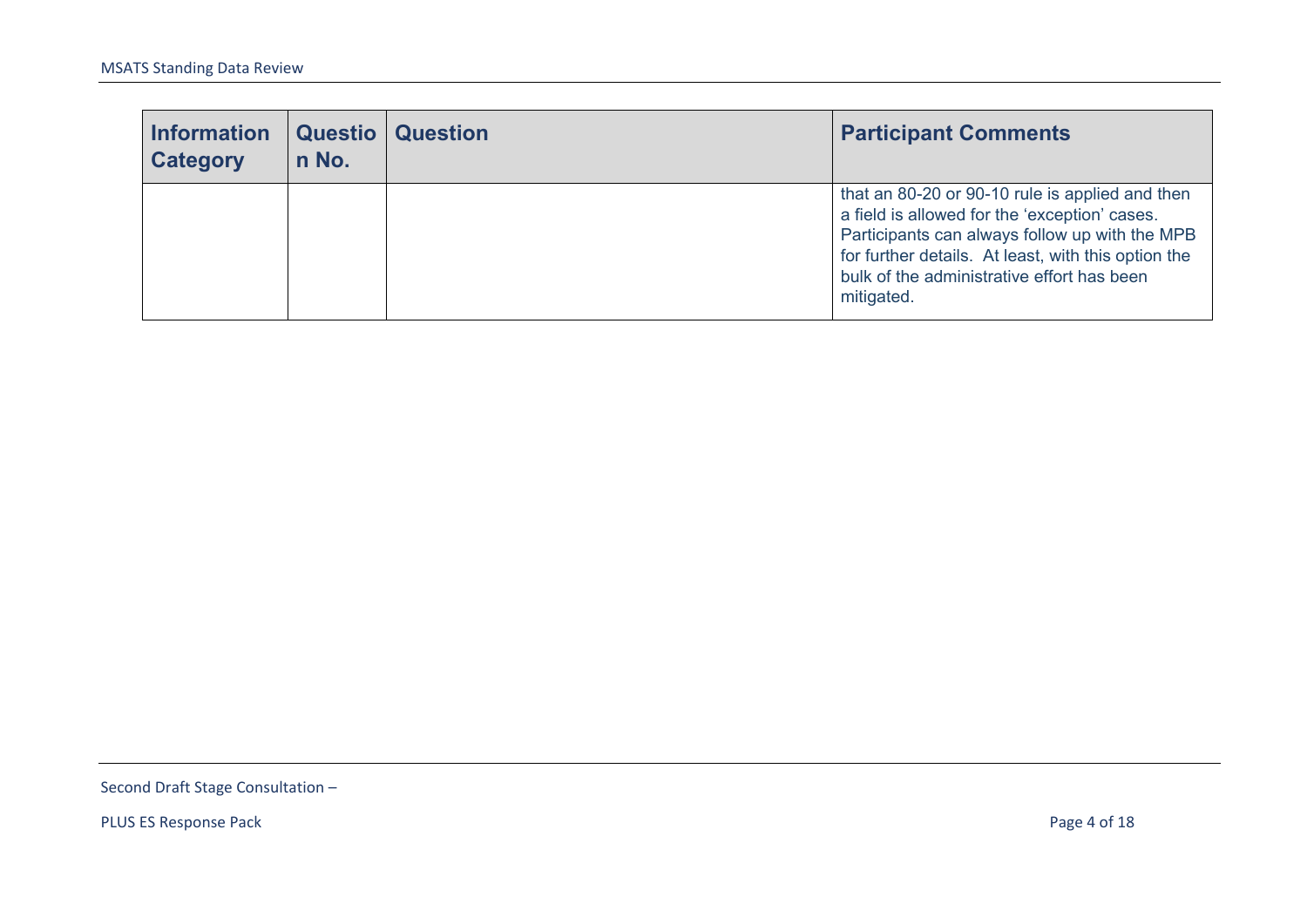# **3. Proposed Changes in MSATS Procedures – CATS**

Please provide feedback to the changes highlighted in **yellow** in the change marked version of the document

| <b>Section No/Field Name</b> | <b>Participant Comments</b>                                                                                                                                                                                                                                           |
|------------------------------|-----------------------------------------------------------------------------------------------------------------------------------------------------------------------------------------------------------------------------------------------------------------------|
| 2.2(r)                       | As per AEMO's assessment in the draft report and determination:                                                                                                                                                                                                       |
|                              | AEMO notes the majority preference for the use of B2B transactions. AEMO intends to<br>collate the relevant feedback and provide this to the IEC. This communications<br>solution is outside MSATS, so will be not be delivered as part of this MSDR<br>consultation. |
|                              | PLUS ES proposes that this clause is then removed from the CATS procedures and<br>captured in the metrology procedure as part of a process and/or in the appropriate B2B<br>procedure document.                                                                       |
| 2.2(s)                       | As per AEMO's assessment in the draft report and determination:                                                                                                                                                                                                       |
|                              | AEMO notes the majority preference for the use of B2B transactions. AEMO intends to<br>collate the relevant feedback and provide this to the IEC. This communications<br>solution is outside MSATS, so will be not be delivered as part of this MSDR<br>consultation. |
|                              | PLUS ES proposes that this clause is then removed from the CATS procedures and<br>captured more relevantly in the metrology procedure as part of a process and/or in the<br>appropriate B2B procedure document.                                                       |
| 2.3(r)                       |                                                                                                                                                                                                                                                                       |

<span id="page-4-0"></span>Second Draft Stage Consultation –

PLUS ES Response Pack Page 5 of 18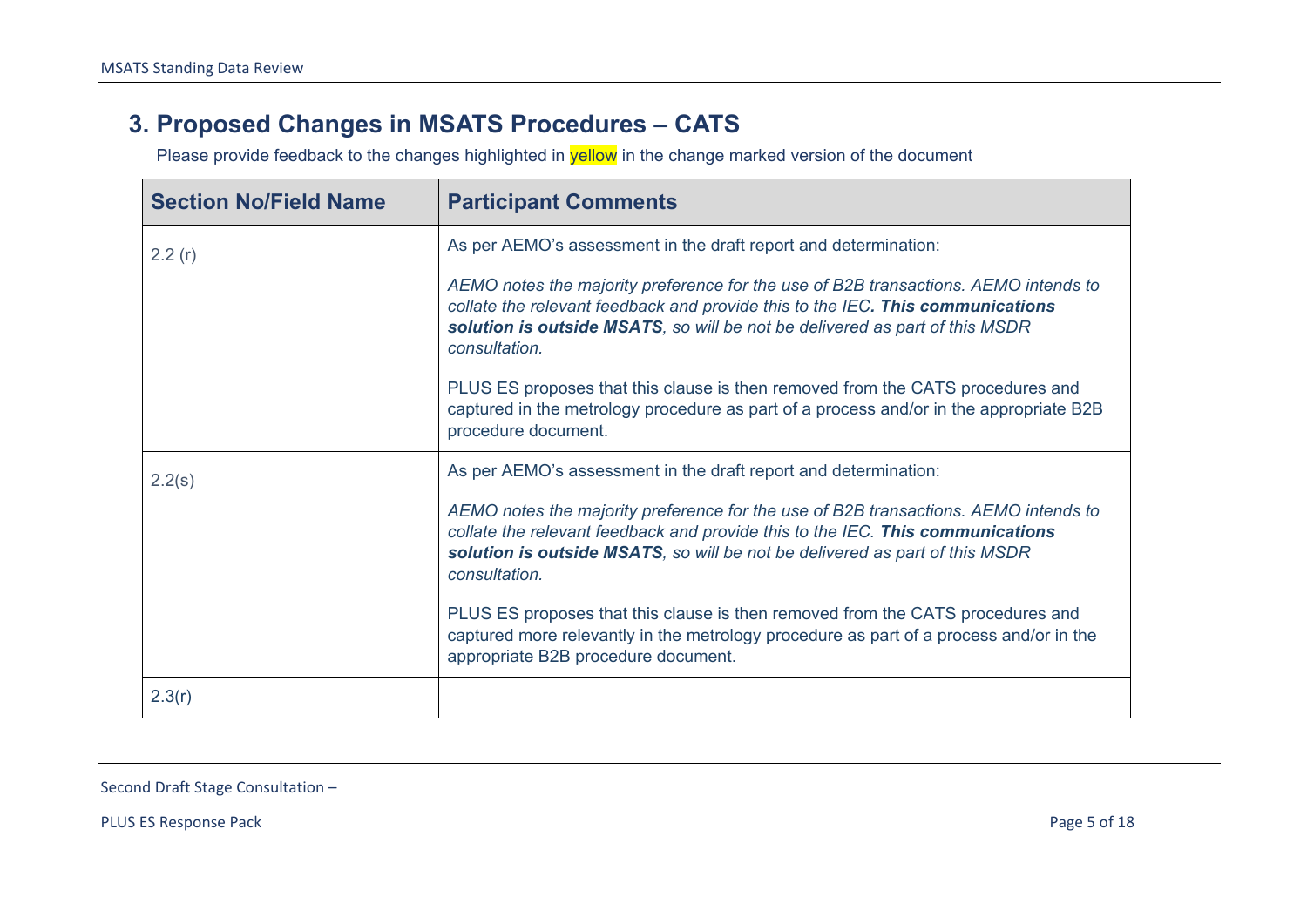| <b>Section No/Field Name</b> | <b>Participant Comments</b>                                                                                                                                                                                                                                                                                                                                                                                                                                                                                                                 |
|------------------------------|---------------------------------------------------------------------------------------------------------------------------------------------------------------------------------------------------------------------------------------------------------------------------------------------------------------------------------------------------------------------------------------------------------------------------------------------------------------------------------------------------------------------------------------------|
| 2.3(s)                       |                                                                                                                                                                                                                                                                                                                                                                                                                                                                                                                                             |
| 2.3(t)                       |                                                                                                                                                                                                                                                                                                                                                                                                                                                                                                                                             |
| 2.6(k)                       | As per AEMO's assessment in the draft report and determination:<br>AEMO notes the majority preference for the use of B2B transactions. AEMO intends to<br>collate the relevant feedback and provide this to the IEC. This communications<br>solution is outside MSATS, so will be not be delivered as part of this MSDR<br>consultation.<br>PLUS ES proposes that this clause is then removed from the CATS procedures and<br>captured in the metrology procedure as part of a process and/or in the appropriate B2B<br>procedure document. |
| 2.6(l)                       | As per AEMO's assessment in the draft report and determination:<br>AEMO notes the majority preference for the use of B2B transactions. AEMO intends to<br>collate the relevant feedback and provide this to the IEC. This communications<br>solution is outside MSATS, so will be not be delivered as part of this MSDR<br>consultation.<br>PLUS ES proposes that this clause is then removed from the CATS procedures and<br>captured in the metrology procedure as part of a process and/or in the appropriate B2B<br>procedure document. |
| 2.9(k)                       |                                                                                                                                                                                                                                                                                                                                                                                                                                                                                                                                             |

PLUS ES Response Pack Page 6 of 18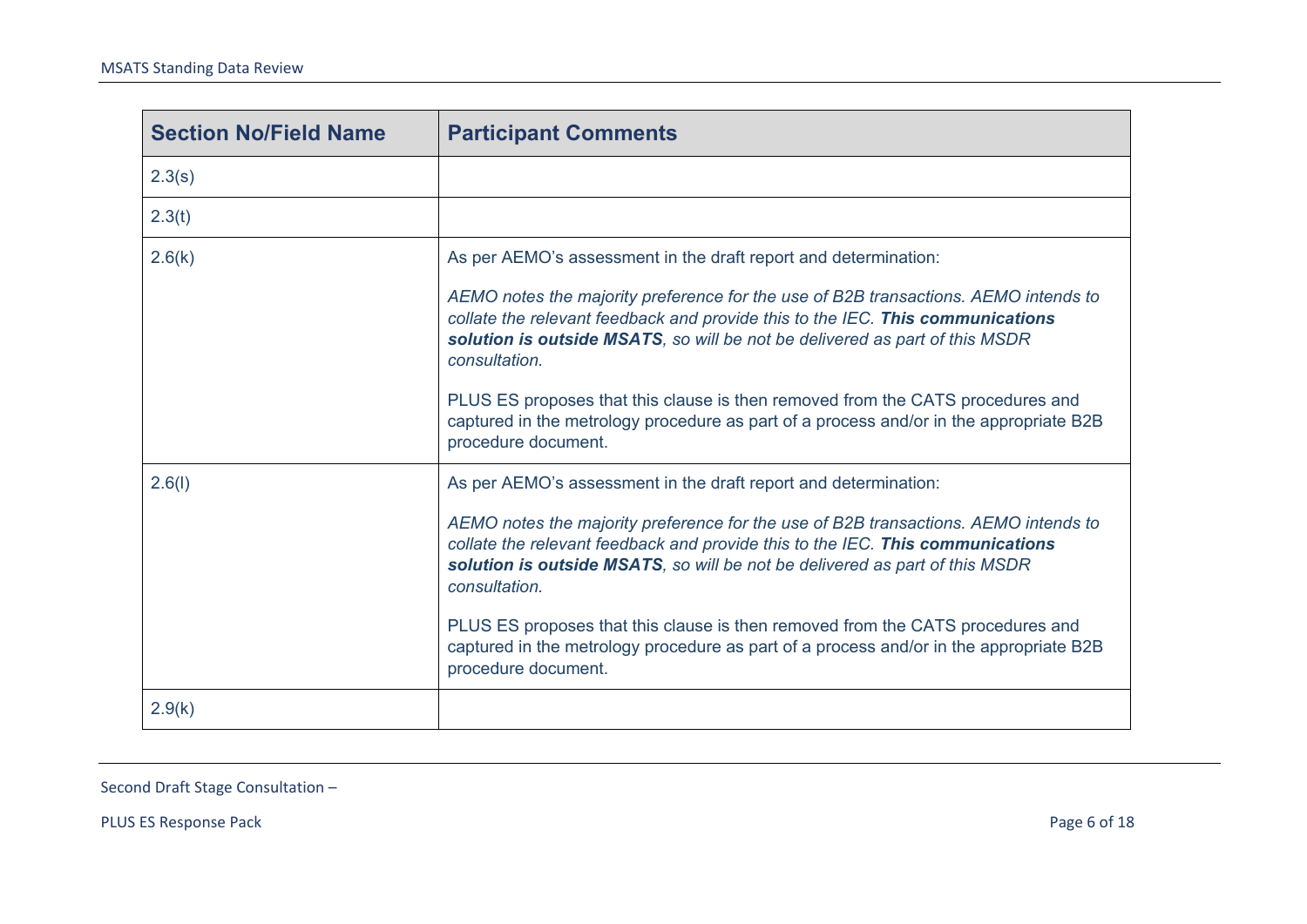| <b>Section No/Field Name</b> | <b>Participant Comments</b>                                                                                             |
|------------------------------|-------------------------------------------------------------------------------------------------------------------------|
| 9.3.4(c)                     |                                                                                                                         |
| 9.3.4(e)                     |                                                                                                                         |
| 9.4.4(c)                     |                                                                                                                         |
| 9.4.4(d)                     |                                                                                                                         |
| 10.1.4(c)                    |                                                                                                                         |
| 10.1.4(e)                    |                                                                                                                         |
| 10.2.4(g)                    |                                                                                                                         |
| 10.3.4(h)                    |                                                                                                                         |
| 10.4.4(g)                    | Possible misalignment:                                                                                                  |
|                              | CR3080, CR3081 have an initiating role of the MC                                                                        |
|                              | NMI Standing Data document does not have the MC as a party to provide against most<br>the fields included in these CRs. |
| 10.5.4(g)                    | Possible misalignment:                                                                                                  |
|                              | CR3090, CR3091 have an initiating role of the MC                                                                        |

PLUS ES Response Pack Page 7 of 18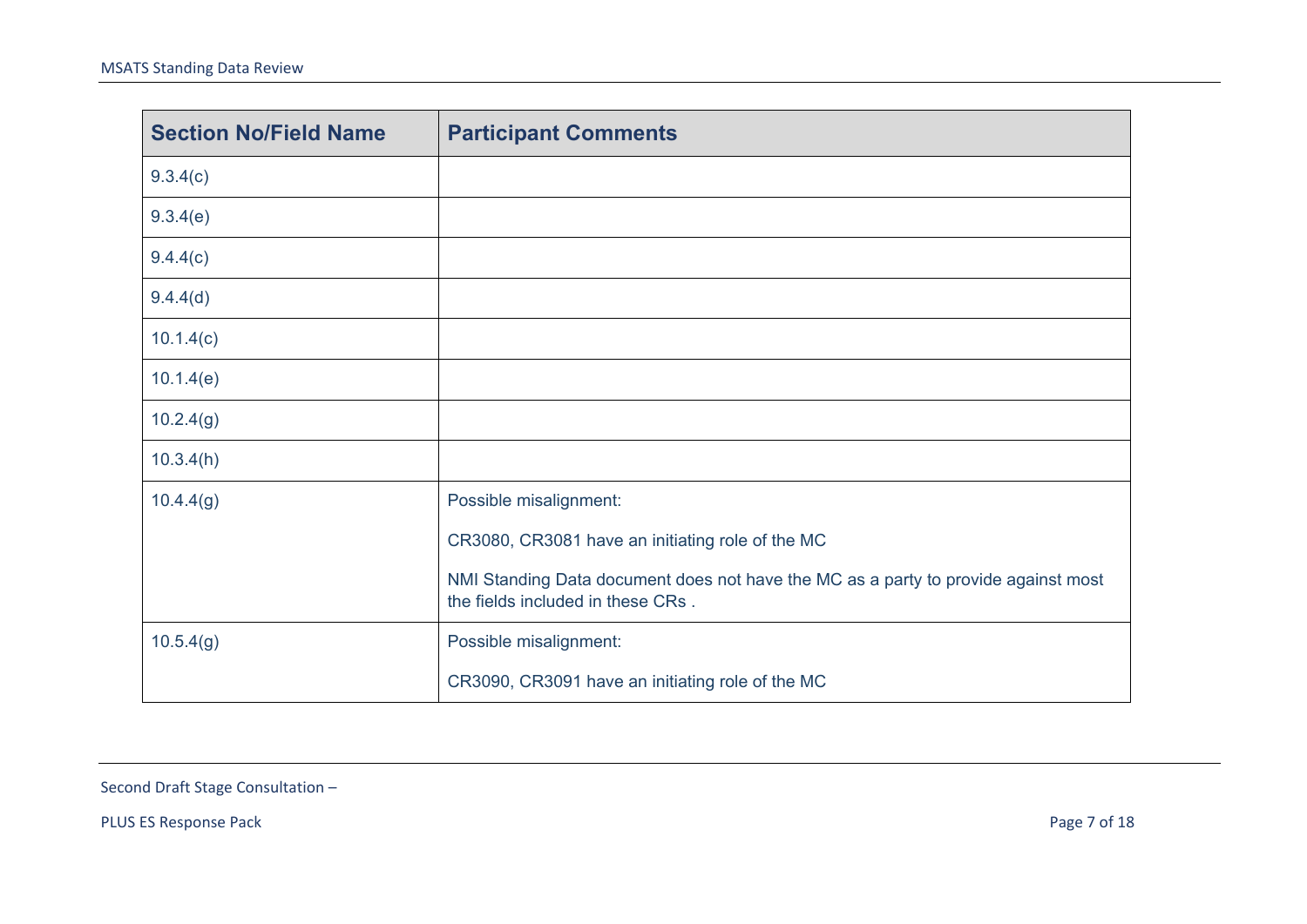| <b>Section No/Field Name</b>                                                                                                                                                                                                               | <b>Participant Comments</b>                                                                                                                                       |  |
|--------------------------------------------------------------------------------------------------------------------------------------------------------------------------------------------------------------------------------------------|-------------------------------------------------------------------------------------------------------------------------------------------------------------------|--|
|                                                                                                                                                                                                                                            | NMI Standing Data document does not have the MC as a party to provide against most<br>the fields included in these CRs.                                           |  |
| 15.1.4(f)                                                                                                                                                                                                                                  |                                                                                                                                                                   |  |
| Table 16-C                                                                                                                                                                                                                                 | For completion: Connection Configuration should be discoverable for the MC in<br>$\bullet$<br>the NMI Discovery                                                   |  |
| <b>Comments for non-yellow highlighted fields</b>                                                                                                                                                                                          |                                                                                                                                                                   |  |
| Section 2.9<br>AEMO will be populating the following fields but they have not been included in the<br>AEMO obligations of section 2.9:<br>MeterMalfunctionExemptionNumber<br>$\bullet$<br>MeterMalfunctionExemptionExpiryDate<br>$\bullet$ |                                                                                                                                                                   |  |
|                                                                                                                                                                                                                                            |                                                                                                                                                                   |  |
| 9.3.4(c)                                                                                                                                                                                                                                   | Bullet point numbering sequence incorrect. (a) (b) (c) have been duplicated<br>$\bullet$<br>Space between i and t in Nominate itself as the New LNSP<br>$\bullet$ |  |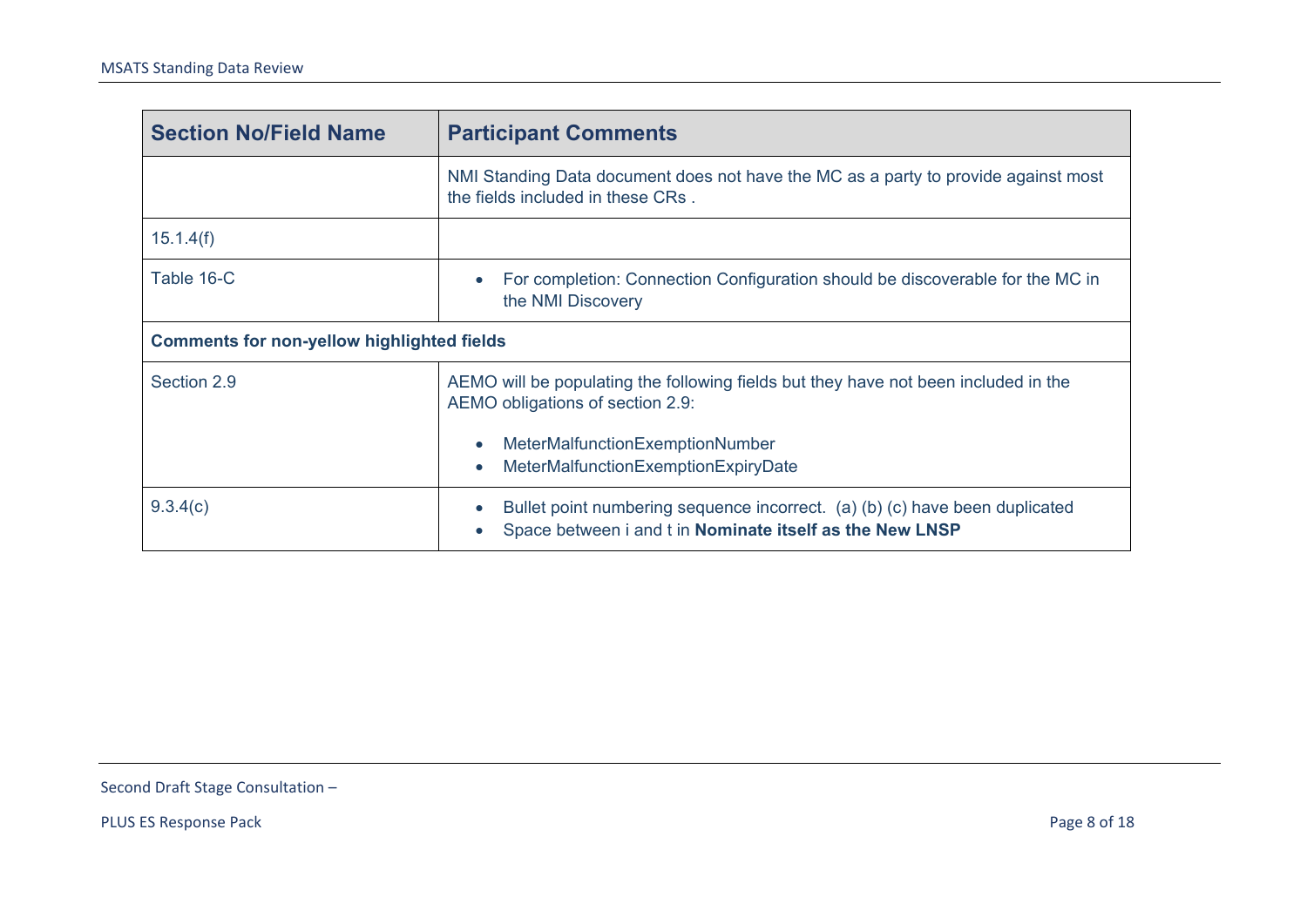# **4. Proposed Changes in MSATS Procedures - WIGS**

Please provide feedback to the changes highlighted in **yellow** in the change marked version of the document

<span id="page-8-0"></span>

| <b>Section No/Field Name</b> | <b>Participant Comments</b> |
|------------------------------|-----------------------------|
| 4.3.4(c)                     |                             |
| 4.3.4(h)                     |                             |
| 5.2.4(c)                     |                             |
| 5.2.4(d)                     |                             |
| 5.3.4(f)                     |                             |
| 5.4.4(f)                     |                             |
| 9.1.4(b)(iii)                |                             |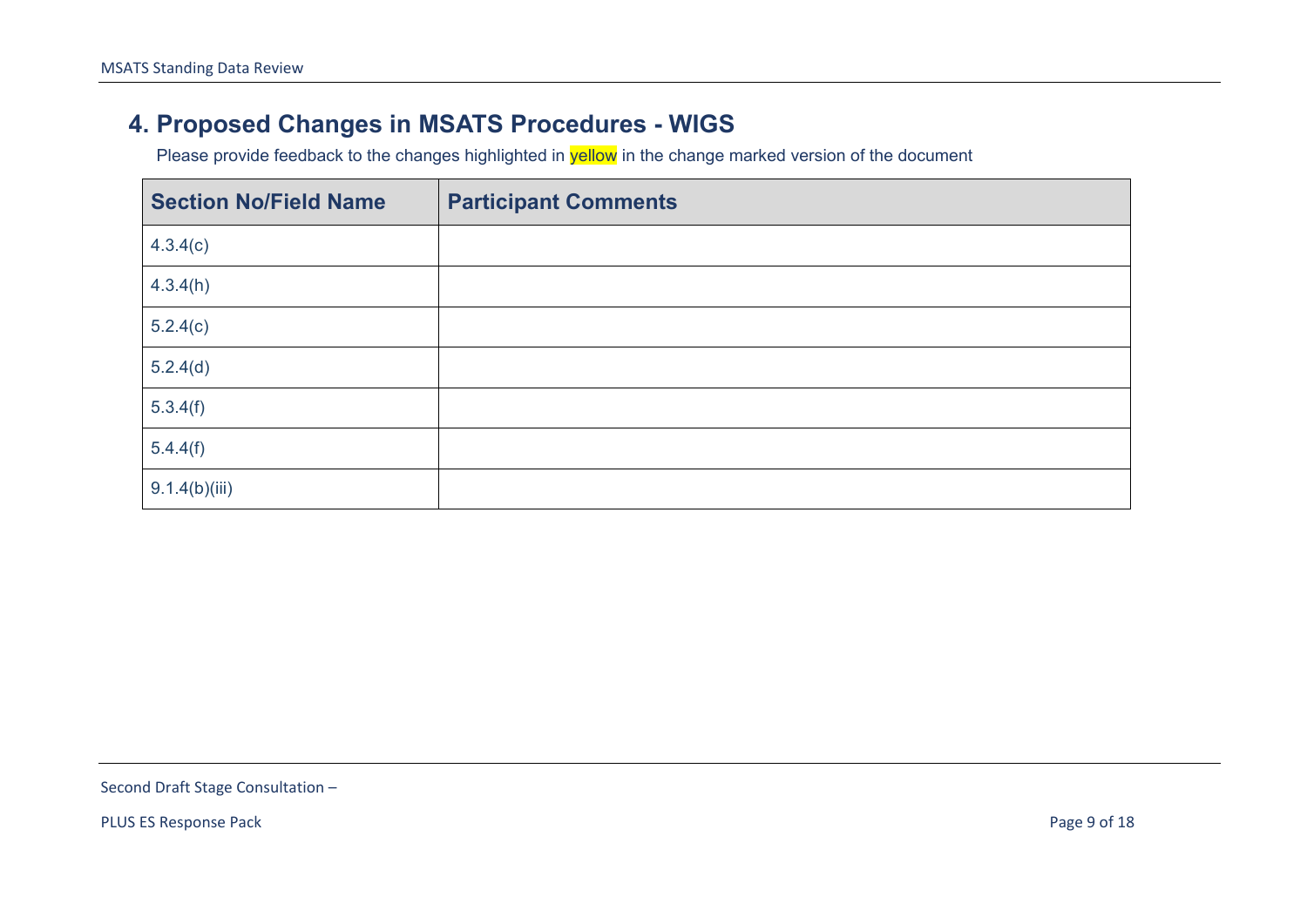### **5. Proposed Changes in Standing Data for MSATS Guideline**

Please provide feedback to the changes highlighted in **yellow** in the change marked version of the document

| <b>Section No/</b>      | <b>Field Name</b>                       | <b>Participant Comments</b>                                                                   |
|-------------------------|-----------------------------------------|-----------------------------------------------------------------------------------------------|
|                         | GPSCoordinatesLat<br>GPSCoordinatesLong | The definition was not updated to align with the draft determination.                         |
| Table 3                 |                                         | To be applied to all NMIs - Transition period for 36 months                                   |
| CATS METER REGIST<br>ER |                                         | PLUS ES supports the overall objective in introducing this field as it will deliver value. We |
|                         |                                         | also support the mandatory requirement to provide the GPS coordinates in the following        |
|                         |                                         | instances:                                                                                    |
|                         |                                         | New metering installations (install new meter/meter exchange)<br>$\bullet$                    |
|                         |                                         | <b>Every</b> time a site/meter installation is visited irrespective of the purpose. For       |
|                         |                                         | example,                                                                                      |
|                         |                                         | Meter Investigation<br>$\circ$                                                                |
|                         |                                         | <b>Meter Testing</b><br>$\circ$                                                               |
|                         |                                         | <b>Manual Meter Reading</b><br>$\circ$                                                        |
|                         |                                         | Local disconnection/reconnection etc.<br>$\Omega$                                             |
|                         |                                         | PLUS ES strongly disagrees with requirements which would mandate a participant to             |
|                         |                                         | undertake a costly exercise purely for providing GPS co-ordinates in MSATS, even more         |
|                         |                                         | so when a field visit would be required only for the purpose of obtaining the coordinates.    |
|                         |                                         | The cost versus benefits analysis alone would be prohibitive especially when the likely       |
|                         |                                         | hood of the meter churning to another provider would be extremely low. Any benefits           |
|                         |                                         | realised would be nullified.                                                                  |

<span id="page-9-0"></span>Second Draft Stage Consultation –

PLUS ES Response Pack Page 10 of 18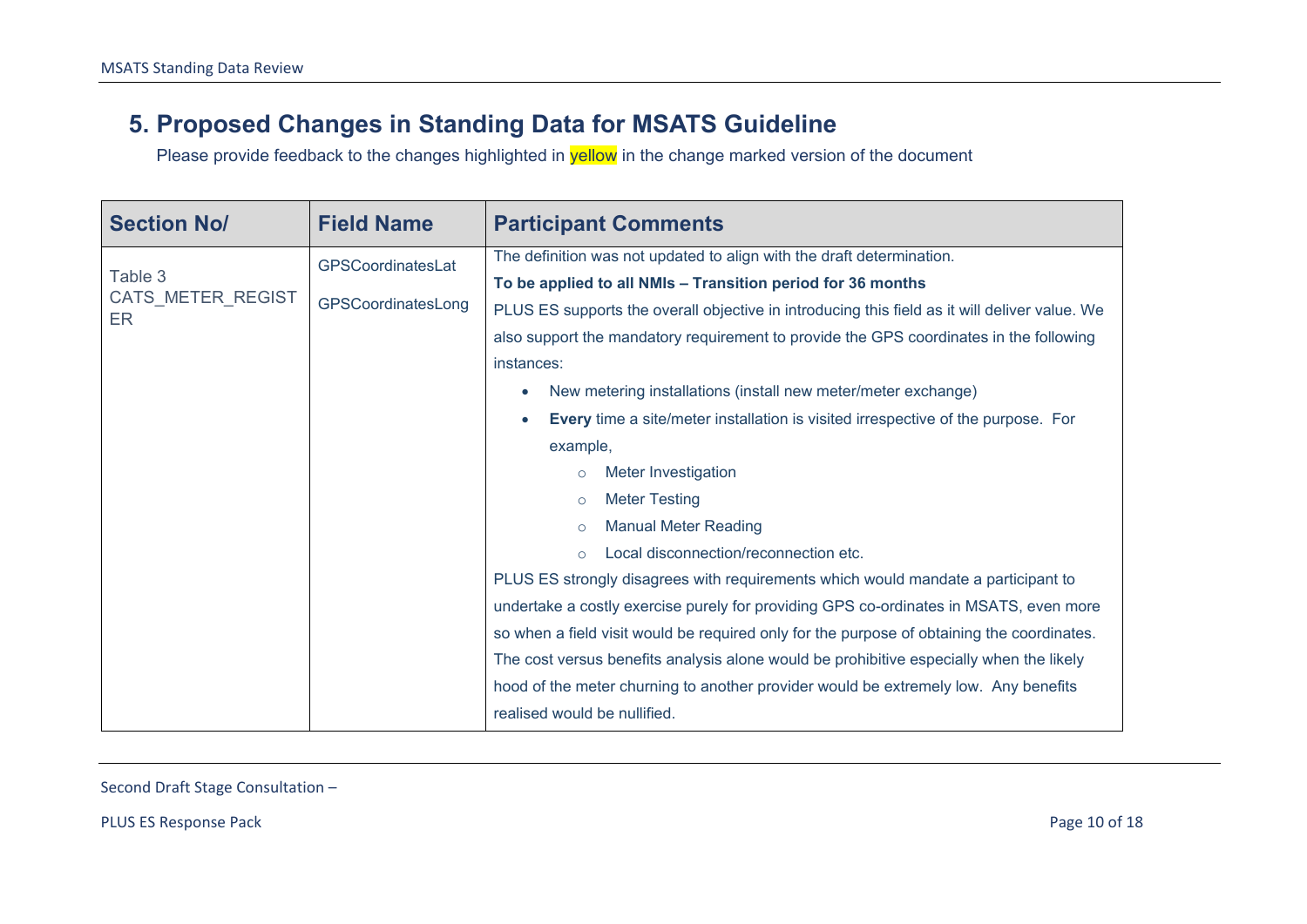|                          |                             | In cases, where regular frequent visits are not required to the metering installation, i.e.                                                                                                                                                                                                                                                             |  |
|--------------------------|-----------------------------|---------------------------------------------------------------------------------------------------------------------------------------------------------------------------------------------------------------------------------------------------------------------------------------------------------------------------------------------------------|--|
|                          |                             | remote enabled, there is the additional burden of deploying resources to support this                                                                                                                                                                                                                                                                   |  |
|                          |                             | requirement. Resources employed specifically for this purpose or redeployed from their                                                                                                                                                                                                                                                                  |  |
|                          |                             | current BAU tasks causing upstream/downstream impacts to the operational arm of the                                                                                                                                                                                                                                                                     |  |
|                          |                             | business. This could potentially impact other industry determined deliverables and                                                                                                                                                                                                                                                                      |  |
|                          |                             | timeframes in addition to the financial burden.                                                                                                                                                                                                                                                                                                         |  |
|                          |                             | Overall though PLUS ES recommends that a cost benefits analysis is undertaken across                                                                                                                                                                                                                                                                    |  |
|                          |                             | the industry to determine if the GPS co-ordinate fields at the metering installation would                                                                                                                                                                                                                                                              |  |
|                          |                             | mitigate unlocatable meters. Things to consider:                                                                                                                                                                                                                                                                                                        |  |
|                          |                             | what would be the success rate (accuracy/availability)?<br>$\bullet$                                                                                                                                                                                                                                                                                    |  |
|                          |                             | how large is the current issue (volumes/costs)?<br>$\bullet$                                                                                                                                                                                                                                                                                            |  |
|                          |                             | cost of implementing and meeting the mandate and<br>$\bullet$                                                                                                                                                                                                                                                                                           |  |
|                          |                             | are there other more cost-effective alternatives in getting the information, i.e.                                                                                                                                                                                                                                                                       |  |
|                          |                             | asking the customer about the meter location?                                                                                                                                                                                                                                                                                                           |  |
| Table 6<br>CATS NMI DATA | Connection<br>Configuration |                                                                                                                                                                                                                                                                                                                                                         |  |
|                          | <b>GNAFPID</b>              | The conversation was generally for AEMO to populate this field.                                                                                                                                                                                                                                                                                         |  |
|                          |                             | PLUS ES has noted that CRs which the LNSP and/or ENM raise have these fields<br>included to be populated, as applicable. The response in the draft report is that it<br>will be required and LNSP to provide if the they have this information.<br>If it remains as applicable for the ENM, should this also be indicated in the 'party<br>to provide'. |  |

PLUS ES Response Pack Page 11 of 18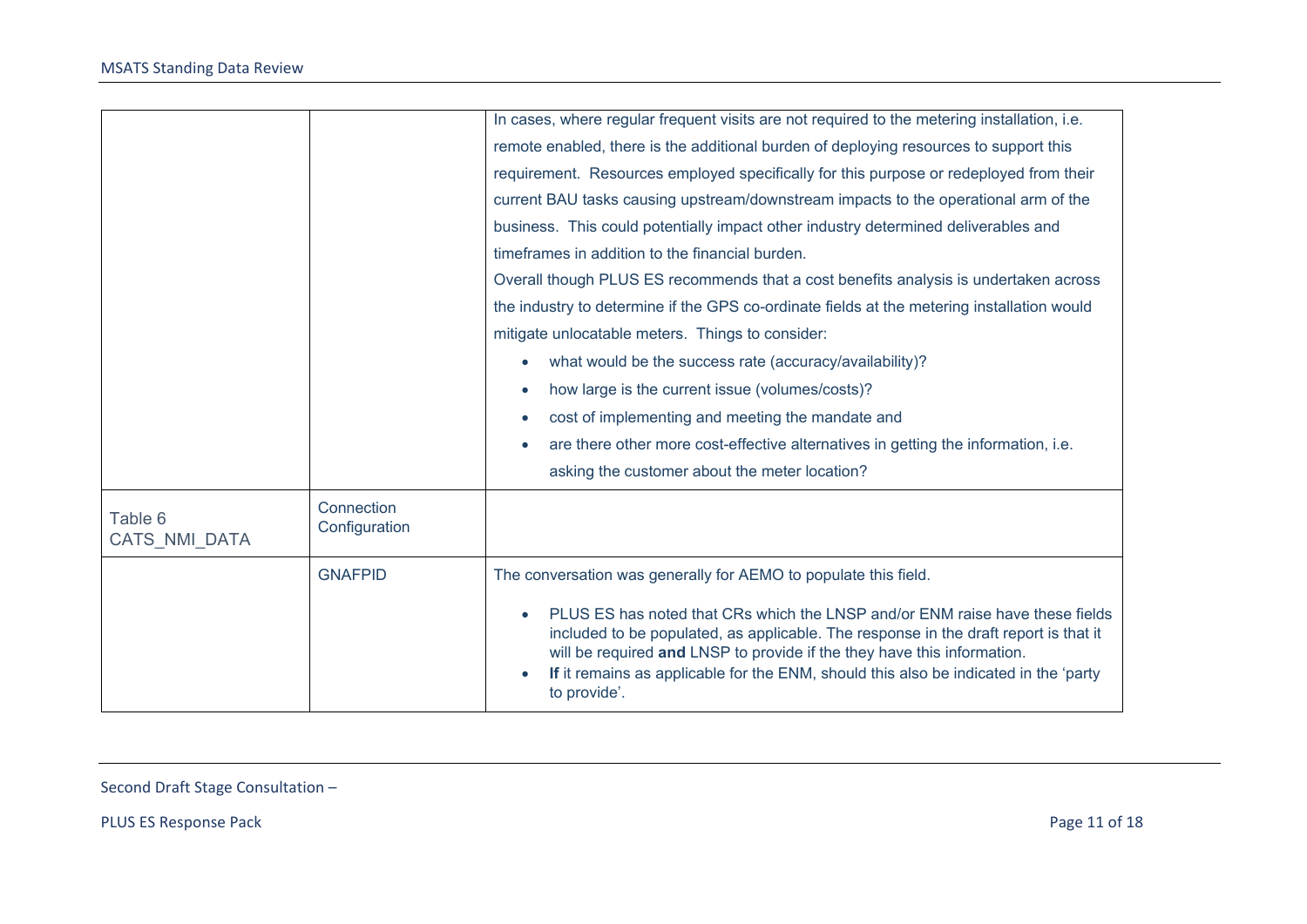| Table 8<br>CATS_REGISTER_IDE<br><b>NTIFIER</b>      |                  |                                                                                                                                                                                                                                                                                                                     |
|-----------------------------------------------------|------------------|---------------------------------------------------------------------------------------------------------------------------------------------------------------------------------------------------------------------------------------------------------------------------------------------------------------------|
| Table 15 Valid Meter<br><b>Use Codes</b>            | <b>UNMETERED</b> | PLUS ES understanding is that UNMETERED is a type of meter supply, not a use of a<br>meter. It also believes that the use of unmetered would still fall into existing enumerations<br>available such as REVENUE, etc.<br>The draft report nor AEMO responses provided clarification for the addition of this value. |
| Table 16 Valid Time of<br>Day Codes                 |                  |                                                                                                                                                                                                                                                                                                                     |
| Section 13                                          |                  |                                                                                                                                                                                                                                                                                                                     |
| Table 43<br>CATS_Meter_Register                     |                  |                                                                                                                                                                                                                                                                                                                     |
| Table 46<br>CATS_NMI_Data                           |                  |                                                                                                                                                                                                                                                                                                                     |
| Table 49<br>CATS_Meter_Register                     |                  |                                                                                                                                                                                                                                                                                                                     |
| Table 52<br>CATS_NMI_Data                           |                  |                                                                                                                                                                                                                                                                                                                     |
| <b>Comments for non-yellow highlighted sections</b> |                  |                                                                                                                                                                                                                                                                                                                     |

PLUS ES Response Pack Page 12 of 18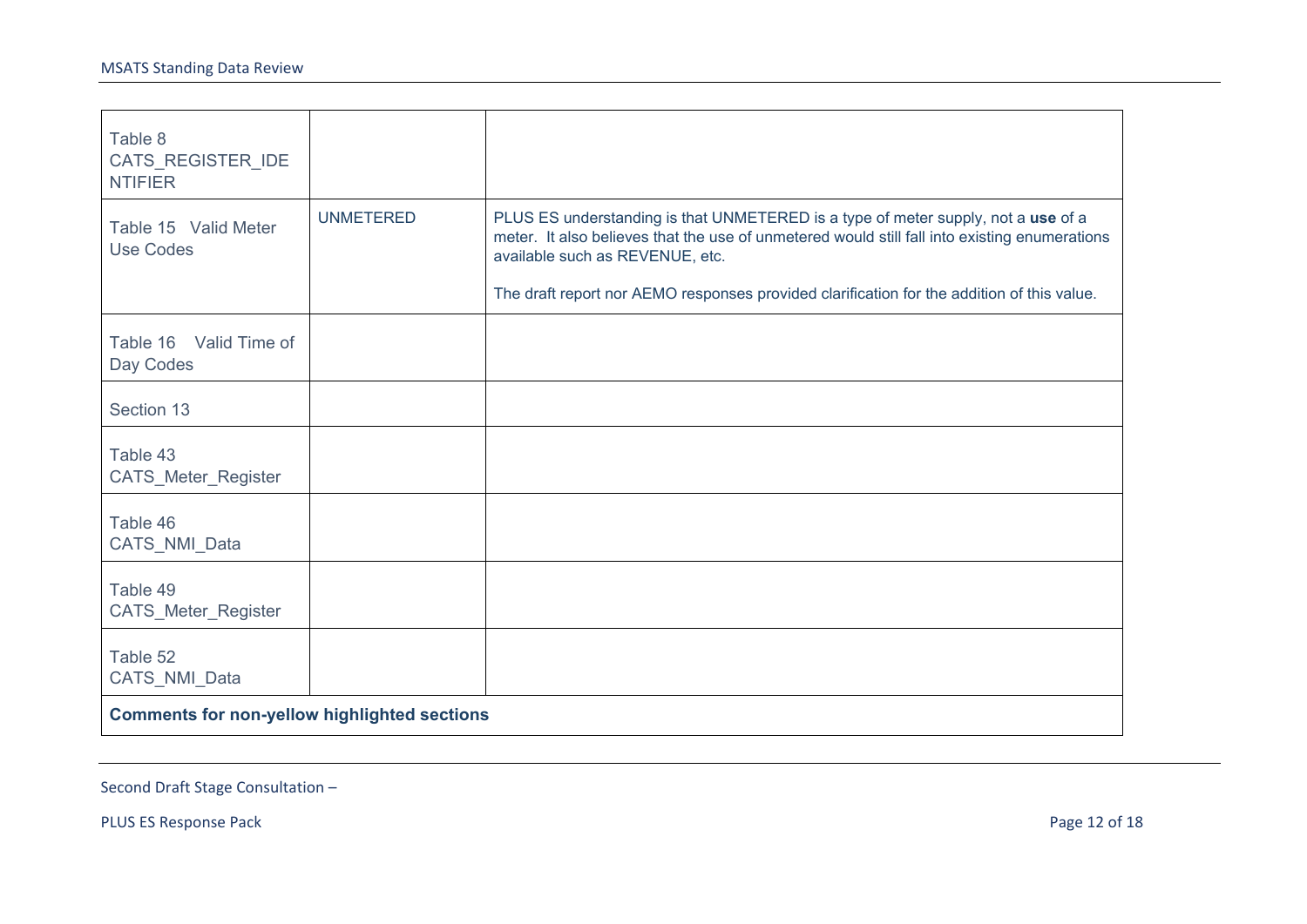| <b>Contents Table</b> | Table 49 – Error! Book mark not defined                                                                                                                                                                                                                                                                             |
|-----------------------|---------------------------------------------------------------------------------------------------------------------------------------------------------------------------------------------------------------------------------------------------------------------------------------------------------------------|
| <b>Enumerations</b>   | PLUS ES supports a consistent and standard way of providing information in MSATS, to<br>drive efficiencies across the Market. Consideration must be given to existing or proposed<br>enumerations to avoid introducing additional data records which are available or can be<br>deduced from other existing fields. |

#### **6. Proposed Changes in Metrology Procedure Part A**

Please provide feedback to the changes highlighted in **yellow** in the change marked version of the document

| <b>Section No/Field Name</b>                    | <b>Participant Comments</b>                                                          |
|-------------------------------------------------|--------------------------------------------------------------------------------------|
| <b>SHARED FUSE</b><br>14<br><b>ARRANGEMENTS</b> | Additional comments provided in Section 9 of the paper for Shared Fuse Arrangements. |

#### **7. Proposed Changes in Exemption Procedure Meter Installation Malfunctions**

Please provide feedback to the changes highlighted in **yellow** in the change marked version of the document

<span id="page-12-1"></span><span id="page-12-0"></span>

| <b>Section No/Field Name</b> | <b>Participant Comments</b> |
|------------------------------|-----------------------------|
|                              |                             |
| 2.2                          |                             |
| Appendix A                   |                             |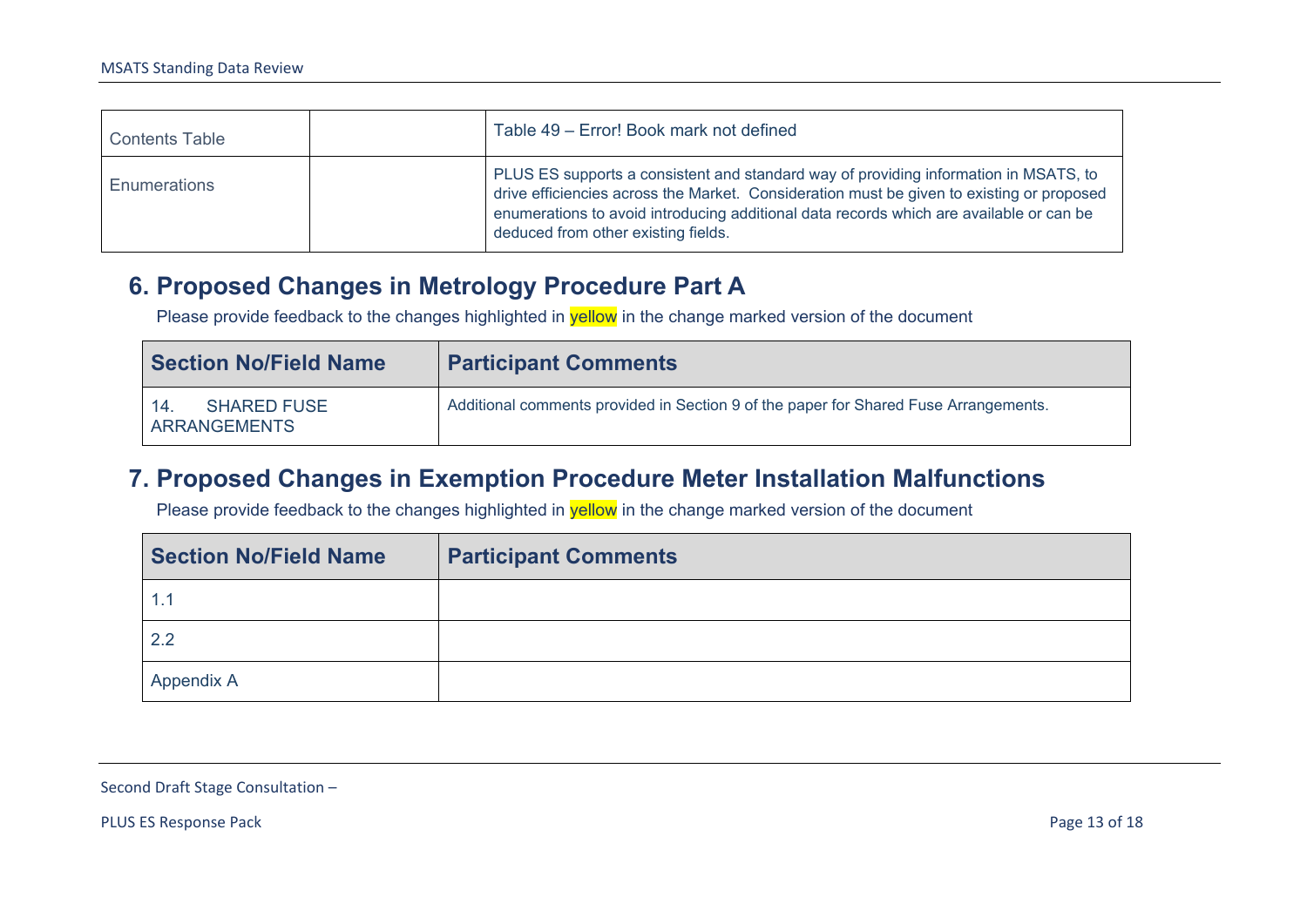| <b>Section No/Field Name</b> | <b>Participant Comments</b> |
|------------------------------|-----------------------------|
| Appendix B                   |                             |

### **8. Proposed Changes in Retail Electricity Market Procedures - Glossary and Framework**

Please provide feedback to the changes highlighted in **yellow** in the change marked version of the document

| <b>Section No/Field Name</b>   | <b>Participant Comments</b>                                                                                                                                                                                 |
|--------------------------------|-------------------------------------------------------------------------------------------------------------------------------------------------------------------------------------------------------------|
| 5. GLOSSARY                    | Current drafting:                                                                                                                                                                                           |
| <b>Shared Fuse Arrangement</b> | Shared Fuse Arrangement is covered by the Shared Point Isolation Flag in MSATS<br>which can be at a connection point or at the meter.                                                                       |
|                                | Meter should be metering installation<br>$\bullet$<br>Definition should perhaps explain what a shared fuse arrangement is. i.e.<br>$\bullet$<br>isolation point of supply shared with more than one NMI etc |

### <span id="page-13-1"></span><span id="page-13-0"></span>**9. Other Issues Related to Consultation Subject Matter**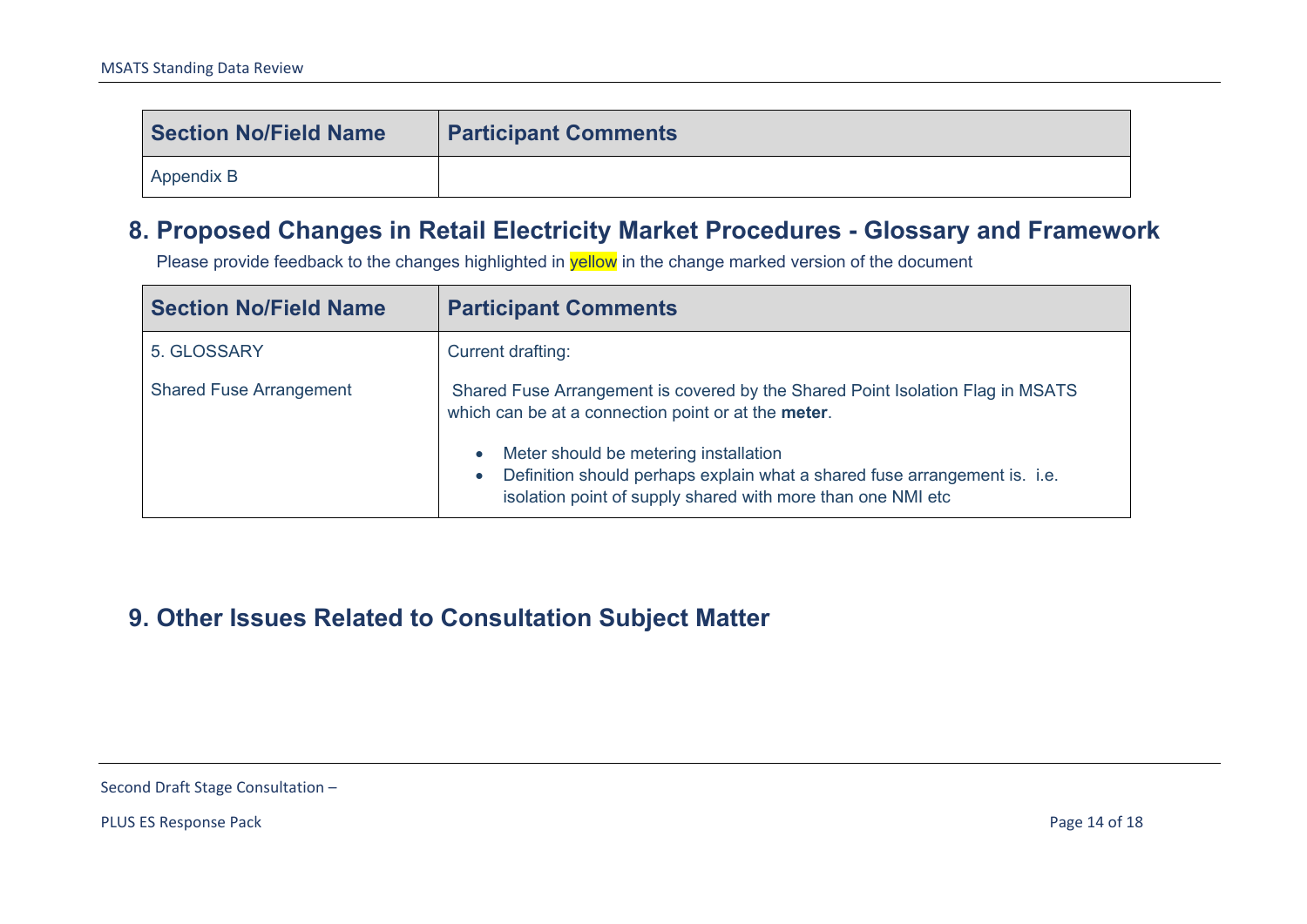| <b>Heading</b>           | <b>Participant Comments</b>                                                                                                                                                                                                                                                                                         |
|--------------------------|---------------------------------------------------------------------------------------------------------------------------------------------------------------------------------------------------------------------------------------------------------------------------------------------------------------------|
| Shared fuse arrangements | PLUS ES supports the changes drafted to meet the requirements of the NER rules<br>recently implemented for shared isolation points.                                                                                                                                                                                 |
|                          | PLUS ES further recommends figure 2 below to be considered as an additional proposal<br>to the current draft. Capturing the additional link between the shared isolation point and<br>the directly impacted meters would drive further efficiencies across Retailers, MCs and<br>DNSPs, such as but not limited to: |
|                          | a reduction of costs: avoid unnecessary visits to sites, communications to<br>customers which are not impacted by the planned interruption<br>streamlined utilisation of resources, better management and compliance to<br>timeframes                                                                               |
|                          | better outcome for customers, irrespective if they are the requesting party for the<br>$\bullet$<br>metering installation or just an impacted consumer of the planned interruption.                                                                                                                                 |
|                          | The NER does discuss shared fuse arrangements and figure 2 is a depiction of existing<br>valid shared fuse arrangements.                                                                                                                                                                                            |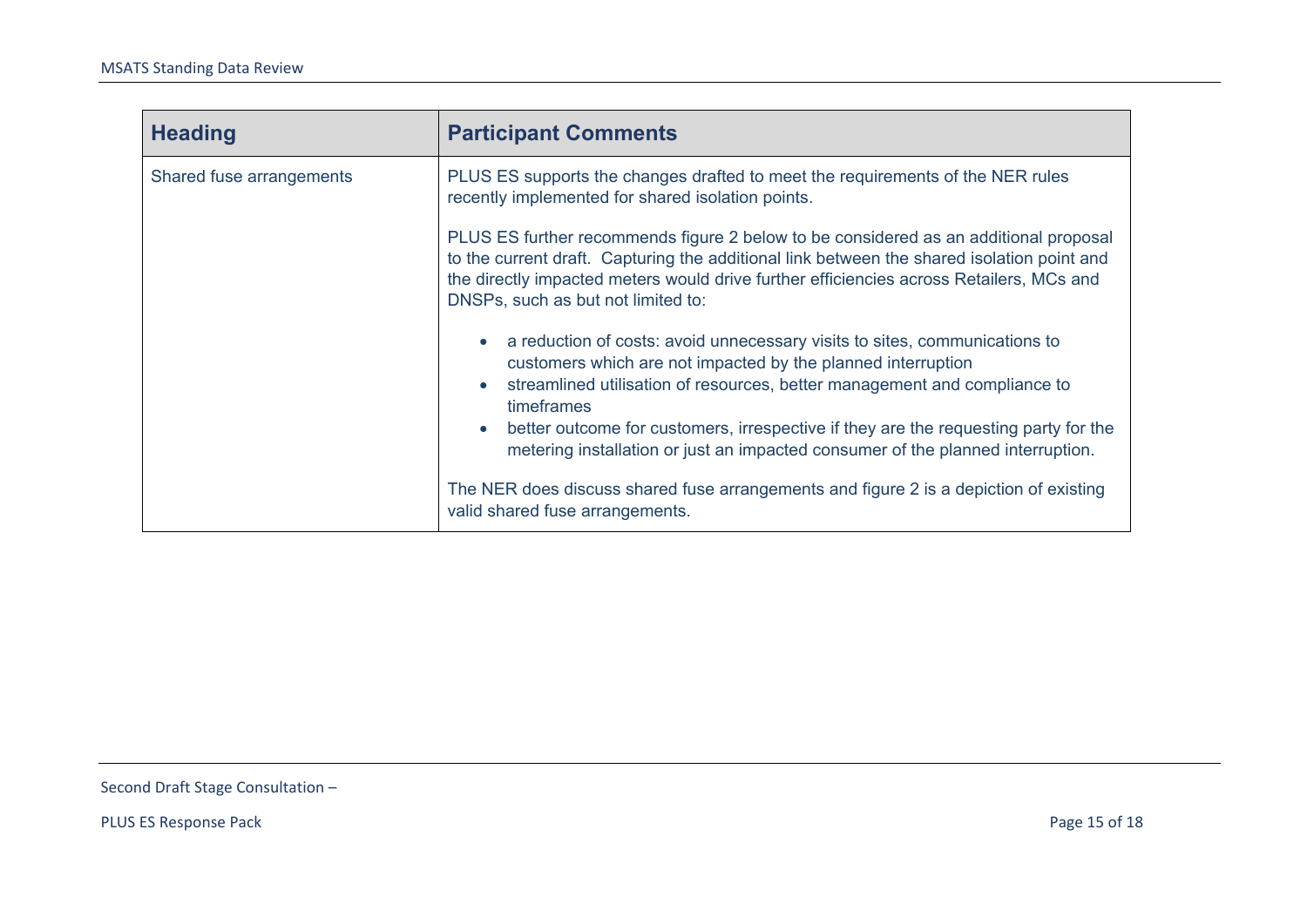

PLUS ES Response Pack Page 16 of 18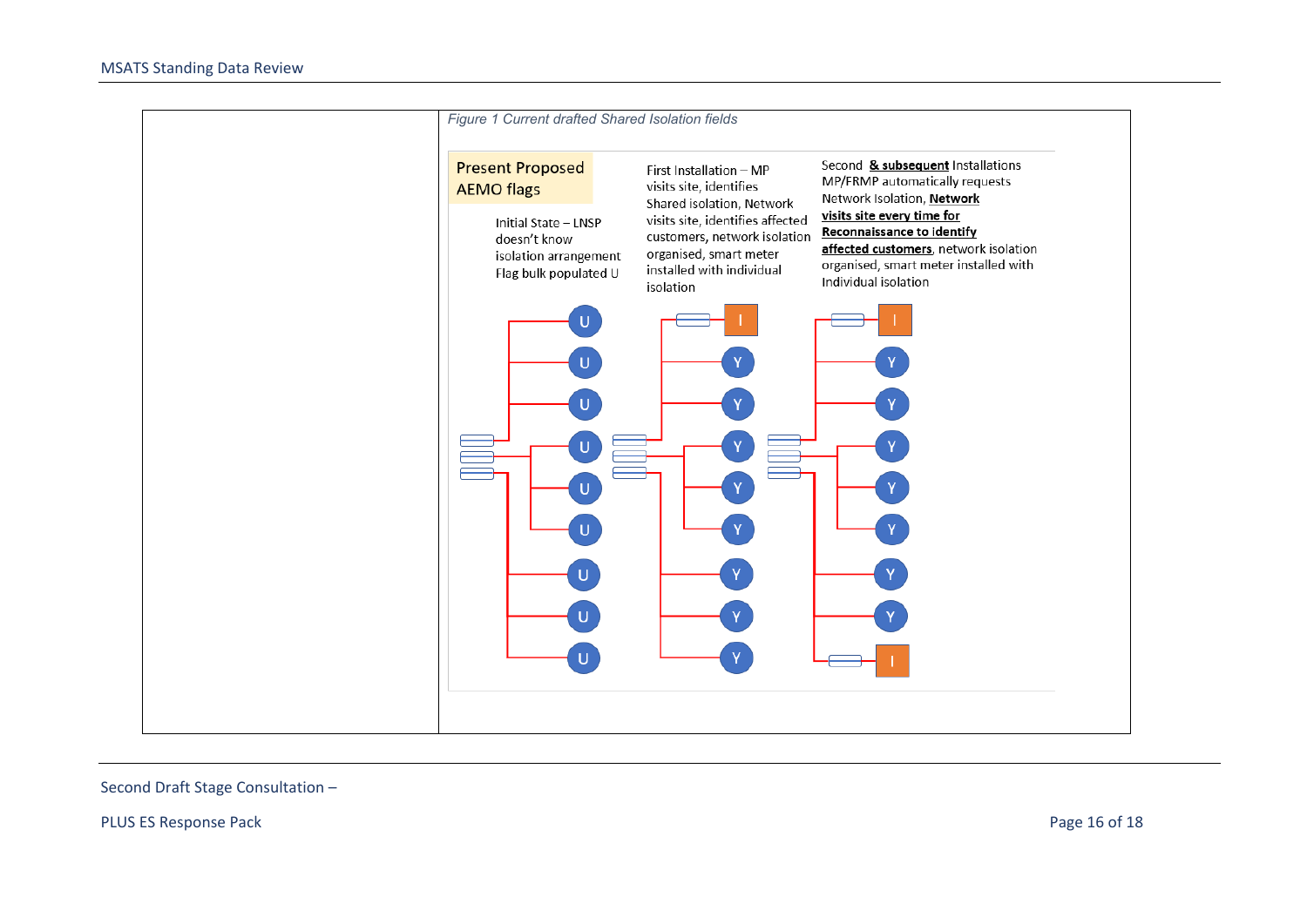

PLUS ES Response Pack Page 17 of 18